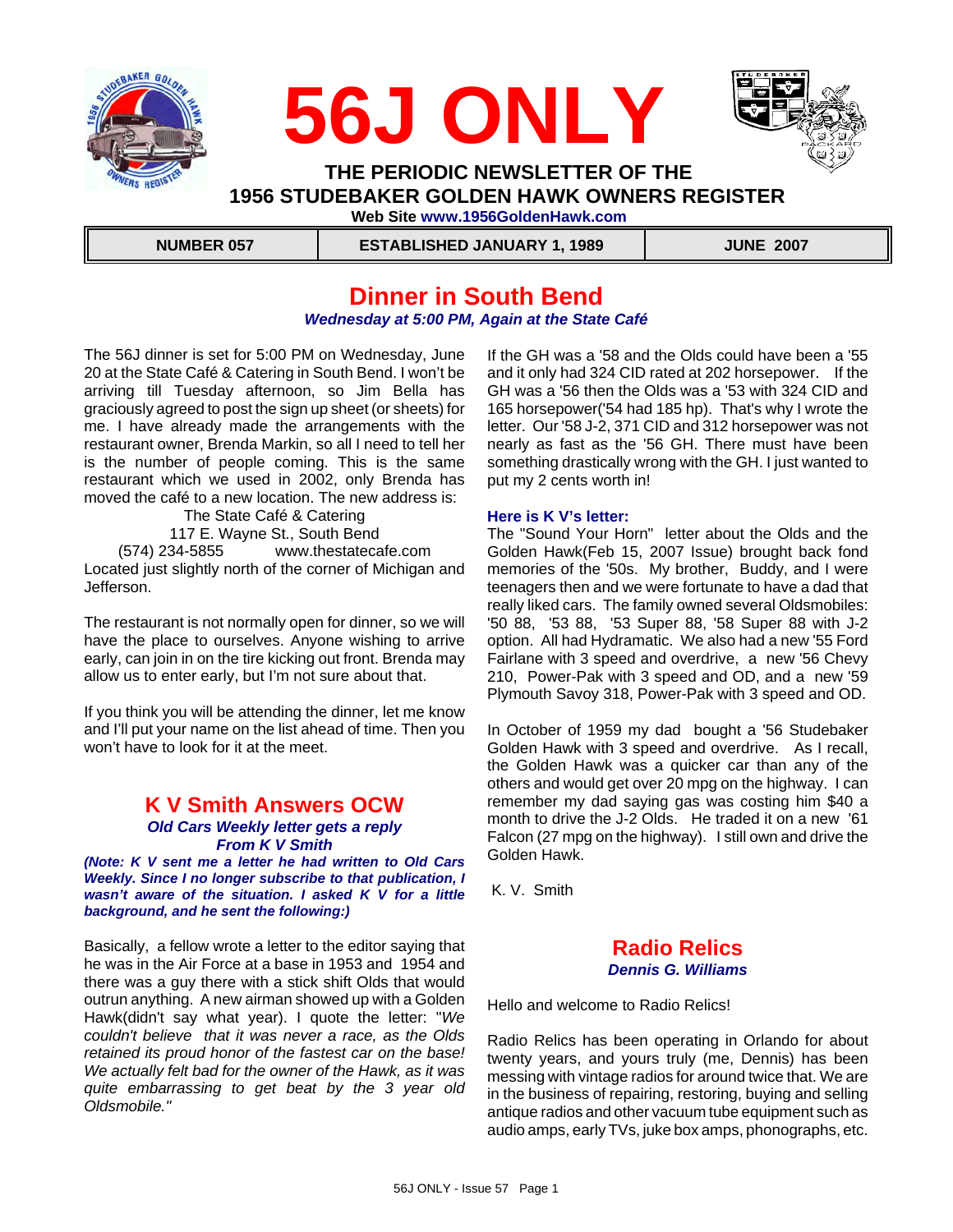Other services include vacuum tube sales, schematics and service data, vintage parts, audio transfers, prop rental, special construction projects and more.

Radio Relics is also host to the Florida Antique Wireless Group, an Orlando based collector group which mails to hundreds of members in the U.S. and worldwide.

Purveyor of Antique and Early Model Radios and Related Items. Repairs and Restoration

1987 Corporate Square Suite # 151 Longwood, FL 32750 (407) 895-9075 Email: oldradio@cfl.rr.com Web Site: http://www.clge.com/radiorelics/

### **56J Sightings** *From Bob Palma*

Two SDCers and I followed up on a lead today (3-28-07) and went to see two 56Js and a 1955 Speedster that were rumored to be sitting in a quasi junk yard. Indeed they were.

I had actually seen the cars maybe 20 years ago, when the used-car-dealer-owner (Dick Bennett; Bloomington IN) had the cars set aside to "restore some day." At the time, they were lined up neatly on gravel on the back of his lot. He lost the lot and several years ago apparently moved the whole bunch to a low-lying area north of Bloomington IN on old State Road 37 that is a muddy mess. As a result, all three are well beyond restoration, as is the 1958 Chrysler 300 D hardtop he also has rotting away....and a 1966 Corvair convertible and two early Mustang convertibles, etc, etc.

We could not get the drivers doors open on either 56J to record the Serial Numbers; too much heavy junk in the way and it had been raining and everything was muddy as well; the cars are well sunk down into the mud.

However, we did get the hoods open and recorded the body tags, so I am sure you can quickly go backwards and determine these cars' serial numbers, and whether or not you have them in your list of known, extant 56Js. I am sure these tags have not been moved around; they look quite original and undisturbed.

The body numbers were 3442 and 3897.

Do you have either car in your registry (or register; I keep forgetting which term you prefer!)? If not, you may put them down as extant, but they are now only rusty, rough Midwest parts cars that have some pieces missing (intake manifolds and carburetors, for example, although what appear to be the original engines are in place.) The vandals have invaded the area as well, so most of the glass on all the cars is broken.

Incidentally, the Speedster was every bit as rusty as the 56Js, but the leather interior was remarkably nice considering the conditions. That car was covered with a heavy plastic tarp. But here's the real curiosity of the Speedster: It is a factory overdrive(!) car with power steering! Boy, you don't think that complete setup would be worth a fortune if the car was carefully parted out, which it needs to be. Overdrive Speedsters are much rarer than even the rare 56J overdrive cars, as you know. Let me know if these are new "finds," will you? *(NOTE: I found the serial numbers, 6032923 and 6033292, for these cars and sent the information back to Bob.)*

Thanks for the confirmation. If you do such things in your data base, you can put down the owner of those two cars as Dick Bennett of Bloomington IN. I do know he owns the cars, at least for now.

The black and white car is still black and white, although it's been repainted several times.

I was wondering about the other car's original color, the one your data base shows as being yellow and white. That car has been reworked and repainted so many times, and used body parts installed that had been on other colors, that I really couldn't figure out what the original color might have been! (Didn't try too hard, I'll admit.) It looks like it might have been painted red and white at some time, and now it is a solid, hideous green of some sort. It's all so blotchy, though, that it's hard to figure out what the last iteration was intended to be.

I took several photos of both cars (print film, with a single-use camera) and as soon as I have prints made, I'll send you some. Hold your nose! As bad as they are, I always think it is nice to record a car as extant over 50 years later.

Any of these three cars (including the overdrive Speedster) would be a far greater challenge for Pat Doherty than was 6032356. As bad as was 6032356, it was still a running and driving car when he bought it, and the worst modification it have ever seen was a repaint in a non-original color. It had probably never sat outside in the Midwest, left unattended to rot and be vandalized for years, either.

### **1958 Golden Hawk Register** *New register added to our web site*

Joe Parsons asked for help in starting a register for 1958 Golden Hawks. We are already hosting pages for 1956 Sky Hawks, and the Jet Thrust News, so I offered a similar option to Joe. I created a web page and added a link to from the 1956 Golden Hawk Owners Register home page.

Recently, a list of Registers was printed in the Studebaker Drivers Club's Turning Wheels. I was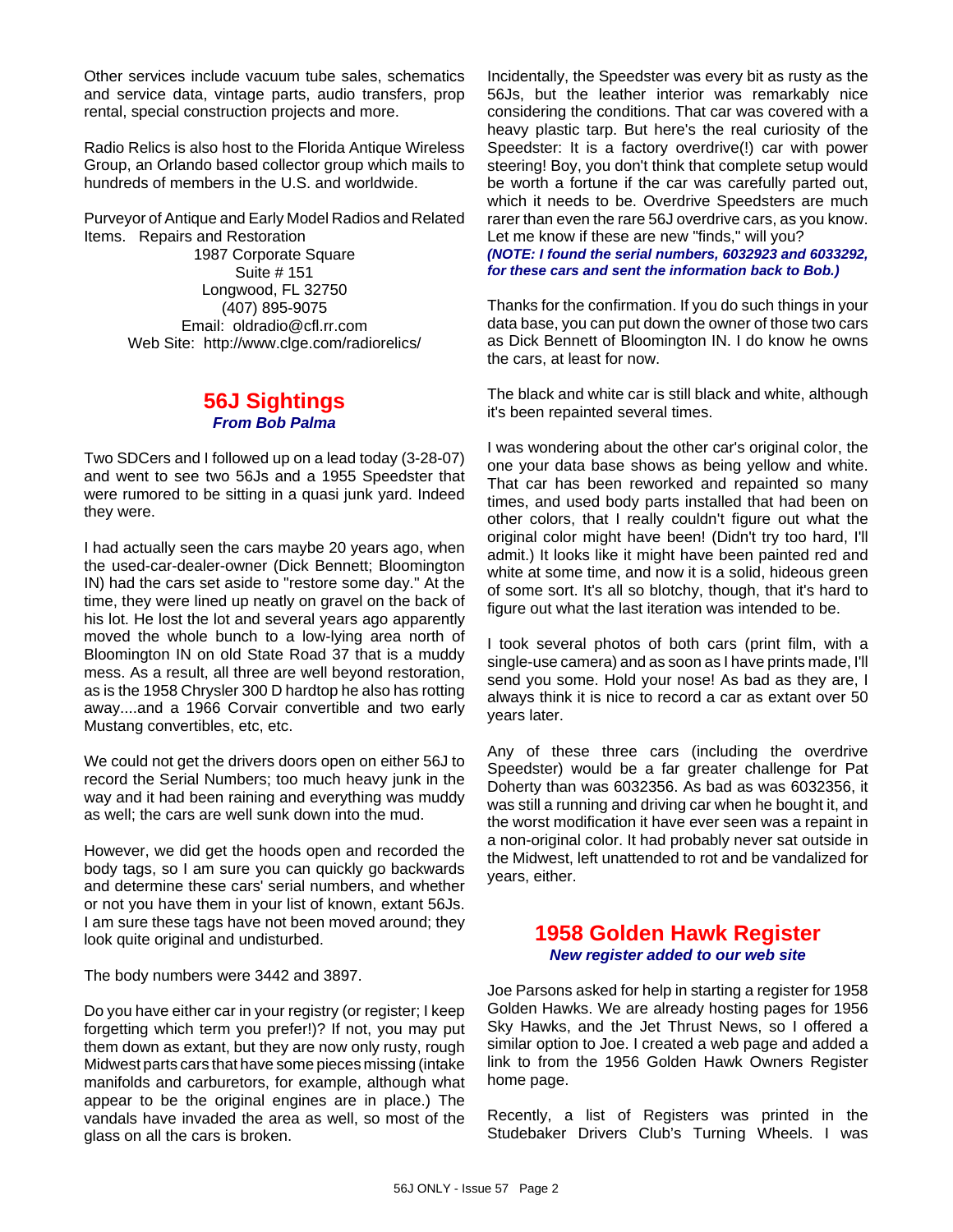surprised to see so many, and I'm happy to help Joe start a new one.

He will maintain his own register. I will maintain the web site, and forward on-line registrations to him. I don't know what Joe's future plans are for this new register, but hopefully, the register will grow into something enjoyed by all 1958 Golden Hawk owners.

This type of specialization in specific models is a great help to owners, and provides another level of services to the Studebaker fan.

### **Newsletter Delivery** *Changes to how you get it*

Beginning with this issue, everyone on my email address received notification that the newsletter was posted to the web site and was available for viewing and/or printing. If you have agreed to accept the newsletter via the web site, simply follow the normal procedure by clicking on "Newsletters" and selecting the issue of your choice.

For those of you who have an email address, but still get delivery through the postal system, fear not. Simply ignore the email message and wait a few more days. Your newsletter should arrive in the next week or so. Of course, if I don't have an email address for you, none of this applies.

This change will make it a little easier for me to manage my email address lists. Prior to this change, I had two separate address lists. One was for all owners for which I had an email address. The second list was for those getting the newsletter through the web site, including non owners. This duplication caused many problems.

If someone changed email addresses, I had to change it in two places, something I didn't always remember to do. Often, I ended up with the wrong address in one of the lists. This change will eliminate that problem, and be less work for me. I like that! Some of you, on the other hand, will simply receive three extra email messages each year, which you can simply ignore. Consider it "good spam."

### **The end result is this.**

- Everyone for whom I have an email address, will receive a notice that the latest issue is available for viewing.
- If you get the newsletter via the web site, just follow the normal procedure.
- If you have an email address, but receive the newsletter through the postal service, just wait about a week for it to arrive. If it doesn't arrive, let me know.

I expect a few hitches initially, but once you get used to it, there should be no problems. After all, we own 1956 Golden Hawks, so we should be able to accomplish this feat through an easy transition.

If you have web access and want to see the electronic version of 56J ONLY, just click on Newsletters and select the issue of your choice.

# **Mail Bonding**

**Letters are always welcome. If you need help or can offer advice, share it with other owners. (Edited as required.)**

**Everett Nauha February 2, 2007**

I noticed that my old 56J ser # 6800485 is listed in the "Here we grow again" section and that the owner is now a member and receives the 56J newsletter also I assume. I was wondering what happened to that car. I emailed Hans a couple of times and I never heard back from him. He may have changed his email address. The last I knew it was heading to the Carolinas where it was supposed to be shipped to Sweden. I'm glad to hear that it made it, and I hope he's enjoying it.

When he contacted you did he mention if he's restored it yet or is he working on it? I had forgotten the ser # on it, and I noticed that it was built 25 cars after my current 56J in CA. I always enjoy getting the newsletter, thanks for all you do.

### **Dana Yaglowski March 30, 2007**

Let me tell you about my car. A good friend of the family's father was retiring and moving up north. This man was a real pack rat. My future husband was looking to purchase a tube frame off road car. When I got to his house I saw the most amazing looking vehicle I have ever seen. A 1956 pink and white Studebaker Golden Hawk.

Now me, not knowing much about classic or rare cars had to have it. I mean, come on it was pink! And I have never heard of a Studebaker GH before in my life. I had to have it. So without my boyfriend knowing I made an offer on this beaut for \$3,500. The man I bought it from gave me some grapevine history.

This car is said to be owned by a madam of Roxy's on Boulder Hwy. Now if that is true, than I wish that interior could talk! The Studebaker needs massive restoration but all the buttons and seats and everything is still there. Everyone says who knows cars is telling me that I have a gem.

Now after finding your Register and the 56J group I can see where they get that. To think I was going to sell it until I found you. Now it is heading for an overhaul. But I have to build or buy a house first.

I love showing off my GH even though it is not very pretty to look at right now. Do you know what the original color was? And what are the original colors names? How can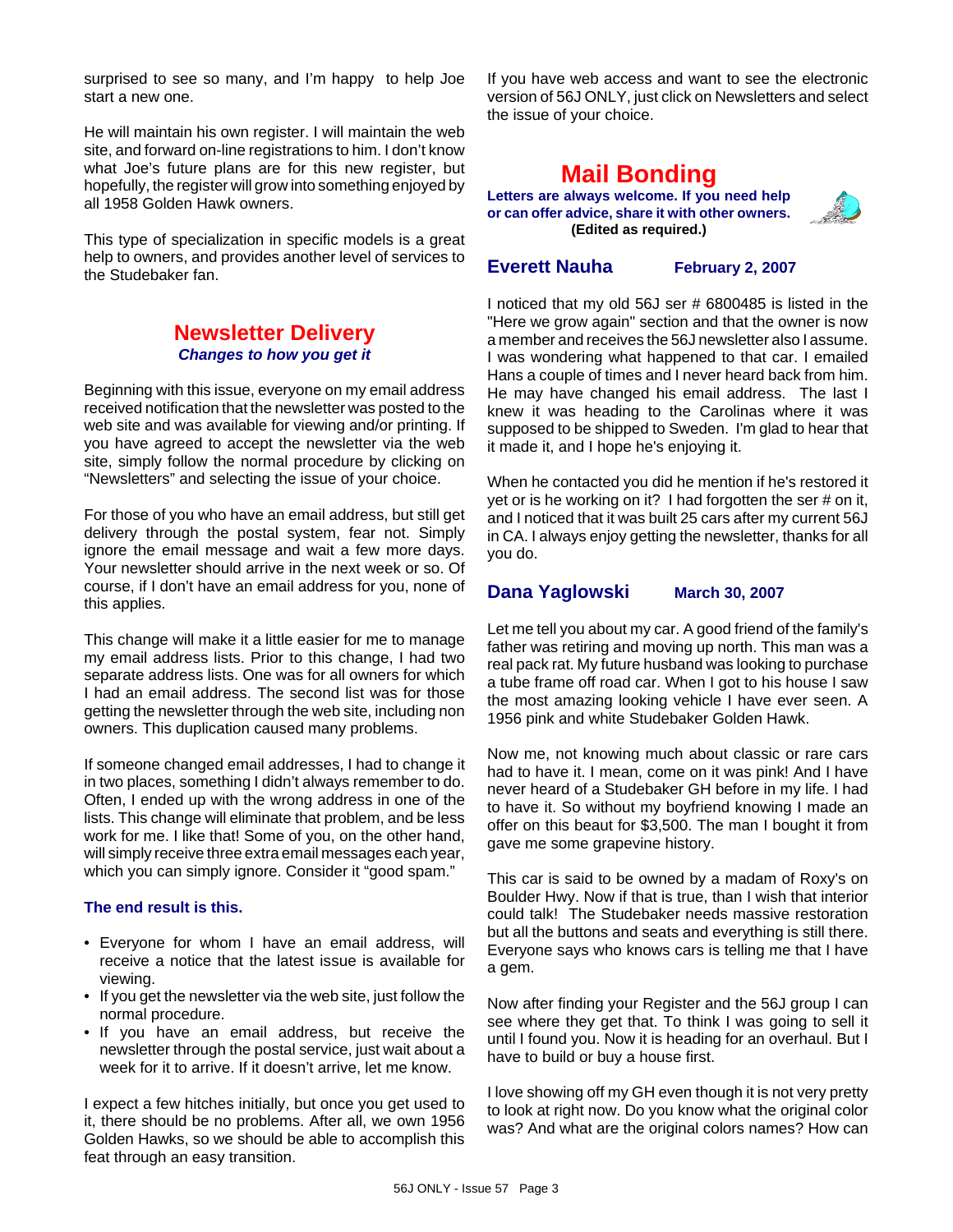I get the previous owners names to see if my grapevine history is correct?

*(Note: Dana's car was originally the rare P5664 Rosebud Snowcap White combination. Her car was not previously registered with me, so I couldn't help with the history.)*

### **1956 Manuals on DVD+R** *New Item Joins The List of offerings*

For several years now, we have been offering three different CDs. One contains the 1956 Golden Hawk Parts Catalog, Authenticity Guide, Accessories Manual, Owners Manual, and the Overdrive Manual. Another contains all the 1956 Golden Hawk production order information. The third CD contains all the back issues of the 56J ONLY newsletters. At the time, I wanted to fit all these items on one CD, but there simply wasn't enough room .

With the growing popularity of DVDs, I was able to make the conversion. The new DVD contains the files that are on all three CDs plus the 1955-58 Chassis Parts Manual, 1953-58 Body Parts Manual, 1956-57 Shop Manual, and the 1958 Shop Manual Supplement. All the files are in PDF format, viewable with Adobe® Acrobat® Reader which is also included on the new DVD. See the ad in the 56J Club Items section.

## **Here We Grow Again**

*Since the newsletter is now posted on the web site, we will no longer print addresses and phone numbers. If you move, please remember me when you send your change of address forms.*

| 498 Dick Hertzler (see 503)<br>Ormond Beach FL | SN 6031861<br>Pr Owner ??               |
|------------------------------------------------|-----------------------------------------|
| 499 John E. Millichamp<br>W Sanger TX          | SN 6800285<br>Pr Owner Carl Courtney    |
| 500 George Crow<br>Las Vegas NV                | SN 6031879<br>Pr Owner: Nollie Hinton   |
| 501 Dana Yaglowski<br>Las Vegas NV             | SN 6800580<br>Pr Owner Kenneth Buch     |
| 502 Croft Carlsen<br>N Vancouver BC            | SN 6032498<br>Pr Owner Floyd Carlsen    |
| 503 William Heston<br>Salem OH                 | SN 60318661<br>Pr Owner: Dick Hertzler  |
| 504 Mark Presbrey<br><b>Freeport NY</b>        | SN 6030404<br>Pr Owner: Unknown         |
| 505 Kelli Garcia<br><b>Brighton CO</b>         | SN 6030696<br>Pr Owner: Her Grandfather |

*NOTICE: In lieu of dues, and to help keep my records correct, registration forms are mailed to owners who haven't been heard from for several years. If you receive one, complete and mail it at once or you will be dropped from the mailing list.*

### **Administrative "Assistance"** *From Frank Ambrogio*

**NOTE: Special notes and recurring items.**

**56JONLY Message Group** This group was started by owner Scott Reid in July, 2002. It is a vehicle for owners and fans to exchange ideas. It is not officially a part of the 1956 Studebaker Golden Hawk Owners Register, but it certainly adds another dimension to our group. Just go to our web site and click on *56JONLY Message Group*, and follow the instructions to sign in or join.

**NOTICE:** *I rarely visit the group. If you want to contact me, or to include something in the newsletter, you must send it to me directly. You can do so through the 56SGHOR web site. NEVER write to me at the Yahoo email address.*

**56J ONLY, Electronic Version** The "E" version of the newsletter is in color, and undamaged in transit. If you would like to receive the newsletter electronically, and save me a buck, just let me know and send your Email address. I will send you a notice whenever the latest version is posted on the web site. You can read it, download it, and/or print it at your leisure.

Anyone with an Email address on file with me, will automatically received the newsletter electronically. Please let me know if you prefer to receive it via regular mail. The mangling, ripping, and coffee spills are free.

### *Wheel Estate*

**Due to our infrequent printing schedule, many ads may be quite old. Please let me know if the transaction has been completed.**

**For sale:** I have 1956 Golden Hawk with a ground up restoration started. The chassis has been stripped and completely restored the body has been completely restored and painted. It had very little rust but all was repaired before painted. This was originally an Arizona car. It has less than 70000 miles, needs to be completed. I have the original 352 Packard engine with an automatic trans. Power steering and brakes. The interior is missing except the seats and dash which need to be repaired. Most of the chrome has been replaced or rechromed and the front and rear bumpers do need to be repaired. I do have many extra parts such as extra front and rear glass and many extra handles and chrome parts. I seek 14,000 for the car it is located close to Nashville Tennessee. Thanks, Billy Stallings 615-481-6941 thespaguy@thespaguyinc.com I do have pictures if desired. (09-2005)

- - - - - **For sale:** For sale: NOS 56J Parts: Hood Scoop \$115; Autolite IBJ40001E Distributer \$250; Deck Lid Parts: Latch \$40, Striker \$12, Hinge, L. \$50, Hinge, R. \$70; Door Latch, R. \$50; RF Fender Ext. \$40; Jack Parts: Handle \$25, Base \$30; Wiper Arm Set \$65; Stainless H/L Lamp Retainers \$20 ea.; A/C 2777 Radio Rear Speaker kit \$75/kit (includes nos speaker and grill, new speaker and original type wiring); Delco Radio power cable w/fuse socket \$10; NORS parts: Starter Solenoid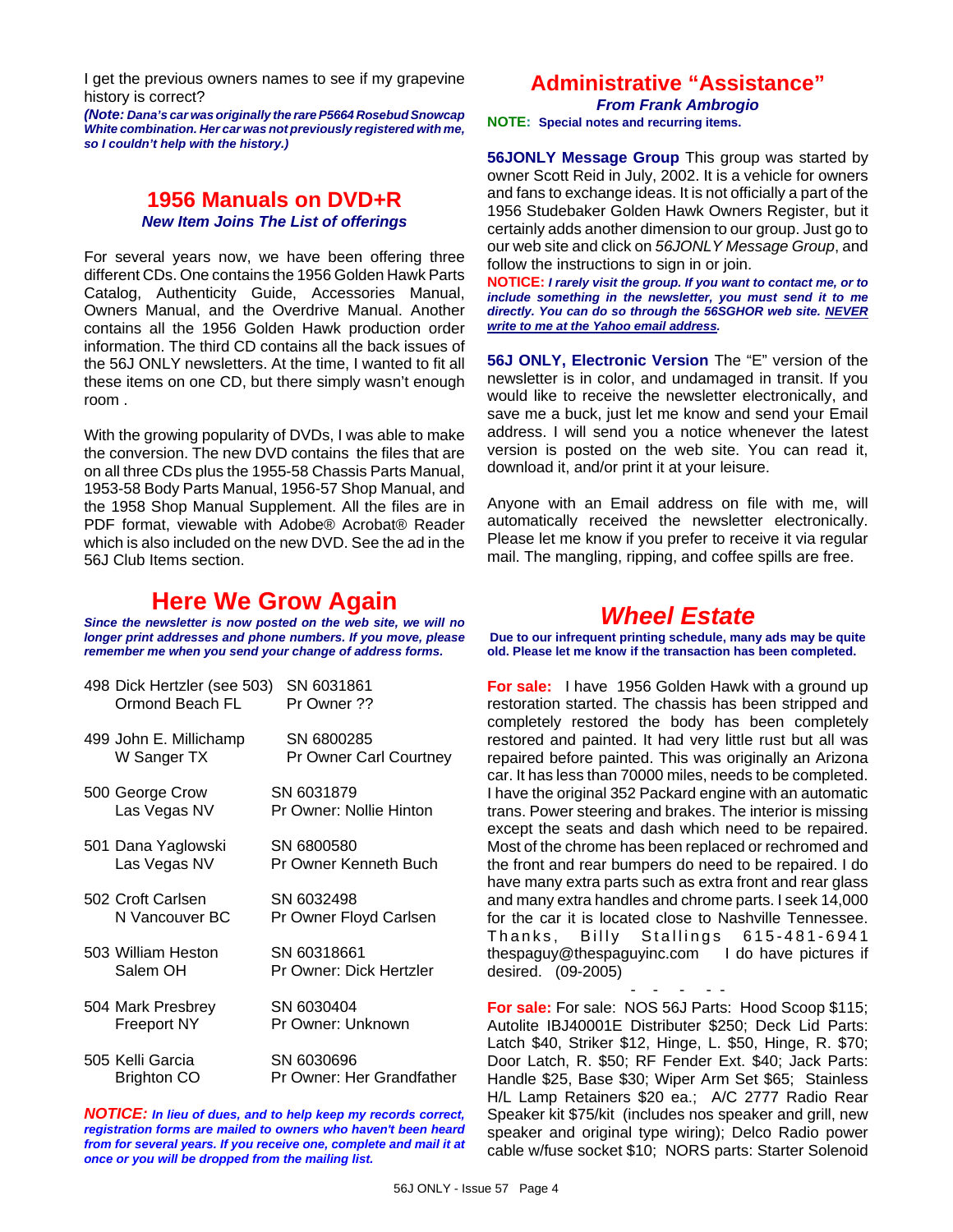\$40; Brake wheel cylinders front and rear \$30 ea; C-Chrome Inner Rear Fin Moulding Set w/clips \$65; all parts plus shipping. Contact: Brent Hagen, 6220 SE 55th Ave., Portland, OR 97206-6800. Email: ghawk352@effectnet.com. Phone 971-219-9687. (03- 2007)

**For sale:** Just found a stash of 1998 manufacture NOS Packard V8 hydraulic valve lifters. These were made by Johnson, a major OEM supplier, before they went out of business. To get enough for my use, I had to buy two cases, 234 units. Will sell them to my '56J friends for \$9.00 each. For comparison, most major Packard suppliers are asking \$14-16 each. Send cashier's check, money order or PayPal to Jack Vines, 3227 E. 28th Avenue, Spokane, WA 99223 PackardV8@comcast.net Packard V8 Limited. 509-535-8610. (06-2006)

**For sale:** Parts for sale. 1956 STUDEBAKER Golden Hawk - parts for sale - Good doors, fenders, etc. - in good condition - Barry Hackney. Houston, TX, 77073, USA, phone; 281 787-6230, Email: bhackney@houston.rr.com 03/06

**For sale:** TH400 transmission with the Jack Nordstrom adapter, rebuilt and modified, ready to go into a 1956 Golden Hawk. \$1200.00 plus freight from Sacramento CA. Bill Carlson 2801 Leavenworth St, San Francisco CA 94133, phone 415-407-8174. (02-2006)

**For sale:** NOS and used 56J parts. I can repair most tach sending units and I rebuild sending unit to tachometer cables. Brent Hagen, 6220 SE 55<sup>th</sup> Ave, Portland OR 97206-6800, phone 503-771-0604. ghawk352@effectnet.com (06/2005)

**Wanted:** "Packard" grill crest (emblem) # 391375. Fits 1948-1950 models W/fasteners. Also part No. 29326P (bullet) ornament, radiator grill panel for 1951 Studebaker. Also # 293310 ring radiator panel ornament, prime, for same W/fasteners. NOS, excellent please, to match quality of parts I now have. Don Girvan, 273 Shediac Rd., Moncton N.B. Canada E1A 2S5. (02-2005)

**Wanted:** Looking to find lower aluminum molding for drivers side rear fender for 56-J. Does not have to be nos, just no pitting or deep gouges please. Hope you can help. I need this one piece to complete a set. Jim Kranak jimmijim8@yahoo.com Ph. 304-723-5253 (11-2004)

**For sale:** 1956 Golden Hawk used parts & literature: #403502 pressure plate \$50.00, #461543 bell housing \$150.00, # 440529 flywheel \$100.00 #473176 clutch plate\$40.00, #6403546 clutch release lever & ball stud \$35.00, #465306 release bearing \$20.00. \$350.00 for all. Can have clutch plate & pressure plate rebuilt for additional cost. # 440893 intake manifold \$35.00.#1312185 hood ornament \$75.00. # 1312079 lower grill molding chrome \$35.00.# 440842 timing chain \$20.00. #440843 timing gear \$20.00. #440841 crank sprocket \$20.00.Packard Delco starter motor with solenoid \$75.00. Small folder of entire 56Stude auto line \$20.00. Large folder of 56 auto line \$35.00. Large folder of only 56 Hawk line \$35.00.56 Golden, Sky & Power Hawk F fender chrome strip #1312503 good cond \$30.00. 56 Golden, Sky & Power Hawk door chrome strip # 1321106 good cond \$25.00 ea. Will trade some of above for 56J power brake unit (hydrovac). Shipping extra. John Raises email: avantijohn@yahoo.com (10/2003)

**For sale**: solid 56J body, doors, rear fenders, all trim, tail light lens-perfect. One set of NOS side grills, Good hood, excellent trunk, stainless trim, glass, tachometer, sending unit, clock, dash face plate, glove box door, 4 barrel carb, 3 spd overdrive trans, bell housing, clutch, pressure plate, linkage, restored window flippers right and left, fins, roof belt molding, interior roof plastic bands and steel holders and brake drums. Other STUDE parts available. Dwayne Jacobson, 2620 Lakeview Dr, Junction City, WI 54443. 715-341-9470 or studebaker@g2a.net



1956 Golden Hawk 1:72 scale model diecast. Pick from any of the standard 1956 colors. \$70.00 + \$5.00 S/H. Shrock Body Shop, 3999 Tyrone Pike, Coalport PA

16627. (04/2004) www.shrockbrothers.com/72nd\_scale.html

# **1956 Golden Hawk Services**



**Adhesive Vinyl Inserts,** for all 1956-1961 Studebakers with full wheel cover (AC 2799). Enough vinyl inserts to apply to 4 hubcaps, with spare inserts. Directions are

included \$27.50, includes shipping in the continental U.S. Right Impression, 319 S Chestnut St, Kimball, NE 69145, Phone/Fax:(308) 235-3386 rimpres@earthlink.net (11-2006)



**Do You Want dependable air conditioning** for your 1955-56 V-8 Packard engine in whichever car it is in? You will need the third puller and bolt for the crankshaft to drive the compressor. Modern, dependable serviceable equipment starts with the Sanden

compressor, 100-AMP alternator to keep your battery charged, and the electric cooling fan. **AC pulley and bolt** \$300.00, **Bracket Kit** for alternator & compressor including offset oil fill tube and al hardware, NAPA numbers for belts, etc. \$350.. Includes shipping and handling.. Jack Nordstrom, 3023 Pine Valley Dr,, New Braunfels TX 78130, phone 800-775-7077. (04/2006)

**Ultra One Rust Remover**: Non Acid Product. No fumes, no gloves required, reusable product, cleans up with water, biodegradable, easy to use. Does not affect rubber, gaskets, seals, decals or stickers, plastics, most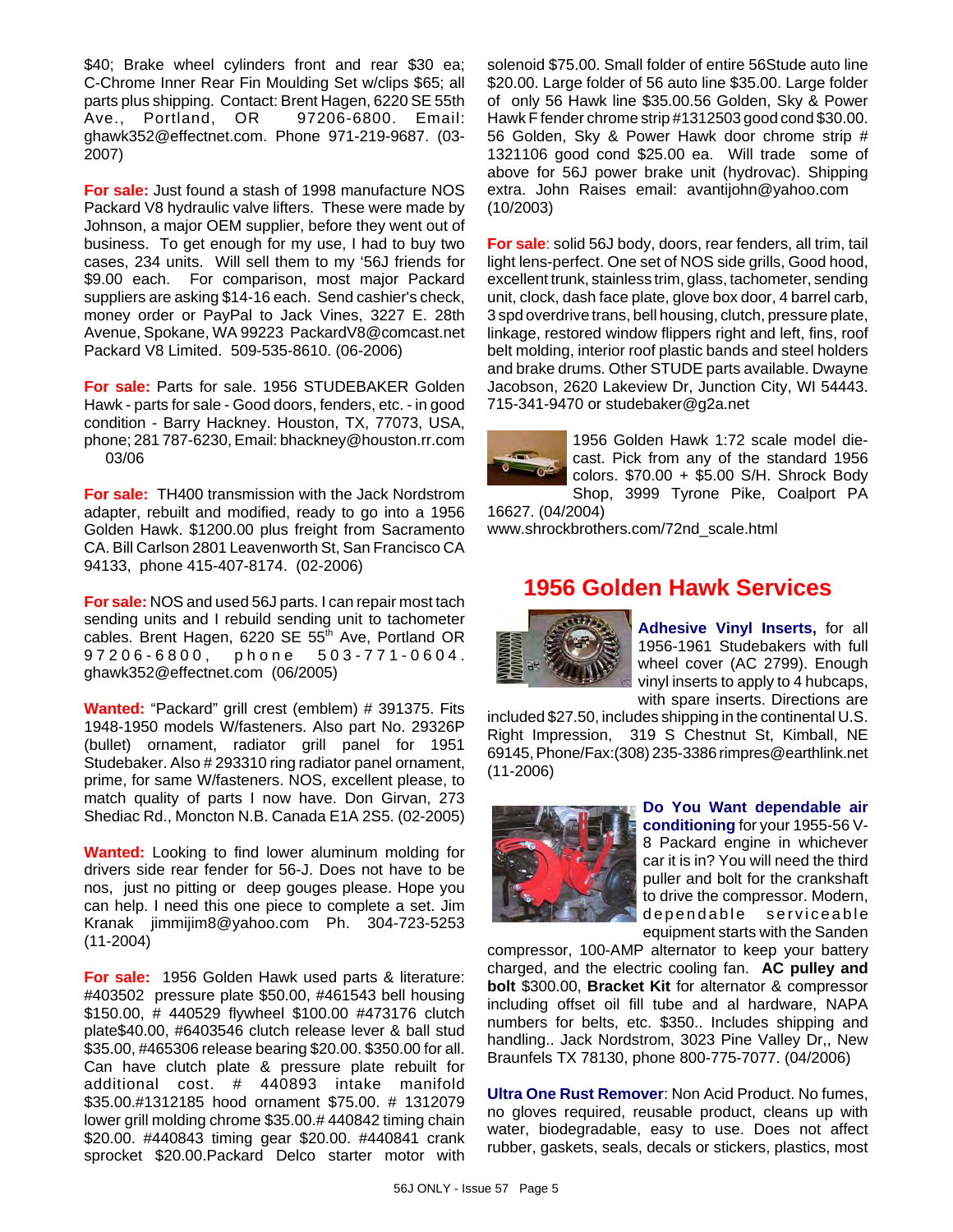paints. Dissolves Rust Only Www.weremoverust.com **Code RCS15**. For a brochure call 847-464-5119 or write to Roscoe Stelford 15N119 Reinking Rd Hampshire IL 60140 or stelfordsinc@aol.com (12/2005)

**Ranco Heater Valve Repair**. Your heater valve/s repaired or will send you a rebuilt one. I must have your old rebuildable core. It must be the same type you are ordering because I do not have a lot of cores. If you



not have a valve and there is a \$50.00 core charge. These valves are very hard to find. Valve or rebuild - \$65.00 Price includes return postage. Downeast Studebaker, 314 Rosewood Rd. Goldsboro, NC 27530 919-734-7755 e-mail: sanjim76@earthlink.net (02/2005)

**Exhaust extension PN AC-2754** Originally available on



1956 Hawks and station wagons. Chrome finish. Dresses up tailpipe and prevents gasses from marring car finish. \$65.00 ea. ALSO

**1-104 Oil Filter Decal** \$6.00 ea. **1-083 Valve Cover Decal** (2 required) \$6.00 ea. ALSO **Finned Brake Drums and Hubs**, front and rear Call for

prices. All items plus 10% shipping. Studebaker International, 97 North 150 West, Greenfield IN 46140-8562, 317-462-3124, FAX 317-462-8891, www.studebaker-intl.com info@studebaker-intl.com (08-2004) *(Prices subject to change)*

**Recast Steering Wheel PN 1540647,** white, 17", just like the original, includes the four rings around the ribbed area. \$575.00 + \$25.00 S/H. Shrock Body Shop, 3999 Tyrone Pike, Coalport PA 16627. (04/2004) www.shrockbrothers.com/steering\_wheels.html

**Electronic Ignition Modules** for your 1956 Golden Hawk. Use the tachometer sending unit with the points system. John Brooks, 1821 Ft Worth Hwy, Weatherford TX 76076, Tel 817-594-0840. www.studebakerfarm.com or Email to studefarm@yahoo.com.

#### **Ultramatic Transmission Shift Indicator**.

Bill Glass, 18 Lorenz Dr, Valhalla NY \$40.00 + S/H Die-cast Metal, with a clear casting, and indented letters pre-painted from the rear. 10595. 914-761-5788 or BondoBill1@aol.com (02-2004)



**Reproduction trunk escutcheon** for 1956 C-K cars, \$75.00. Myer's Studebaker Parts 130 Main St, PO Box 276, Duncan Falls OH 43734. Phone 740-674-4897, FAX 740-674-7170, Email spookys@1st.net or Visit our web site at www.myersstudebaker.com (03/2004)



**AC-2799 reproduction Spoke Type hubcaps**. \$500.00 per set plus shipping. Richard Quinn, 20026 Wolf Rd, Mokena IL 60448, 708-479-2658, FAX 708-479-8965, rtq11@aol.com (10/2002)

**Ultra400 Automatic Transmission Conversion** for your 1956 Golden Hawk. Enjoy the difference and confidence. No puking overflow. More power to the wheels. For more information contact: Jack Nordstrom,



4975 IH-35 South, New Braunfels TX 78132, Tel 800- 775-7077.

**1956 Sky Hawk and Golden Hawk headliner trim bows.** One set consisting of 3 pieces with ends tapered. \$110.00 per set (includes shipping). Myron McDonald, 417-678-4466 or 417-678-2631, email pmeyer@hdnet.k12.mo.us

**Rebuilt 56 Golden Hawk fuel pumps**, both Carter and AC Delco, \$75 exchange (I must have your old fuel pump, or a \$50 core charge). Add \$10 for shipping. Gary Capwell 3441 Sandringham Dr. N.E. Salem, Oregon 97305, Phone 503-365-3296 Email mocha56j@comcast.net (01/00).

**Rebuilt Packard water pumps** for sale \$95, plus \$10.00 for shipping, no core charge. Contact Brent Hagen, 6220 SE 55th Ave., Portland, Oregon 97206-6800. Phone: 503-771-0604. E-mail: ghawk352@effectnet.com

**Reproduction Tail Light Lenses** 1956 C-K part# 1312694, \$49.00 ea. Chuck & Chris Collins, 2410 W Freeway Lane, Phoenix AZ 85021, 602-995-5311, FAX 419-858-5900, Email chuck@studebakerparts.com. On the web at :www.studebakerparts.com

**Transmission Puke kit-II**: Stop that fluid from belching out the dip stick tube on start up. \$5 ppd. Mail check to Brent Hagen, 6220 SE 55th, Portland, OR 97206-6800

#### **1956 Golden Hawk Window Price Sticker**

| <b>THE STUDEBAKER</b><br>GOLDEN HAWK |   |            |
|--------------------------------------|---|------------|
| -                                    |   | a barriera |
|                                      | ٠ |            |
| ×<br>٠                               |   |            |
|                                      |   | ٠<br>۰     |
|                                      |   |            |

The design is based upon the general design of stickers which were actually done during the period 1959 thru 1966. Send \$40 along with serial number and options/accessories which were originally on your car (a copy of the production order would be

very helpful.) If your car has been repainted and options/accessories added or deleted and you want the sticker to reflect the car as it is now just include the information. I have all of the prices. Questions, telephone 708-479-2658 or Richard Quinn 20026 Wolf Rd. Mokena, IL 60448. rtq11@aol.com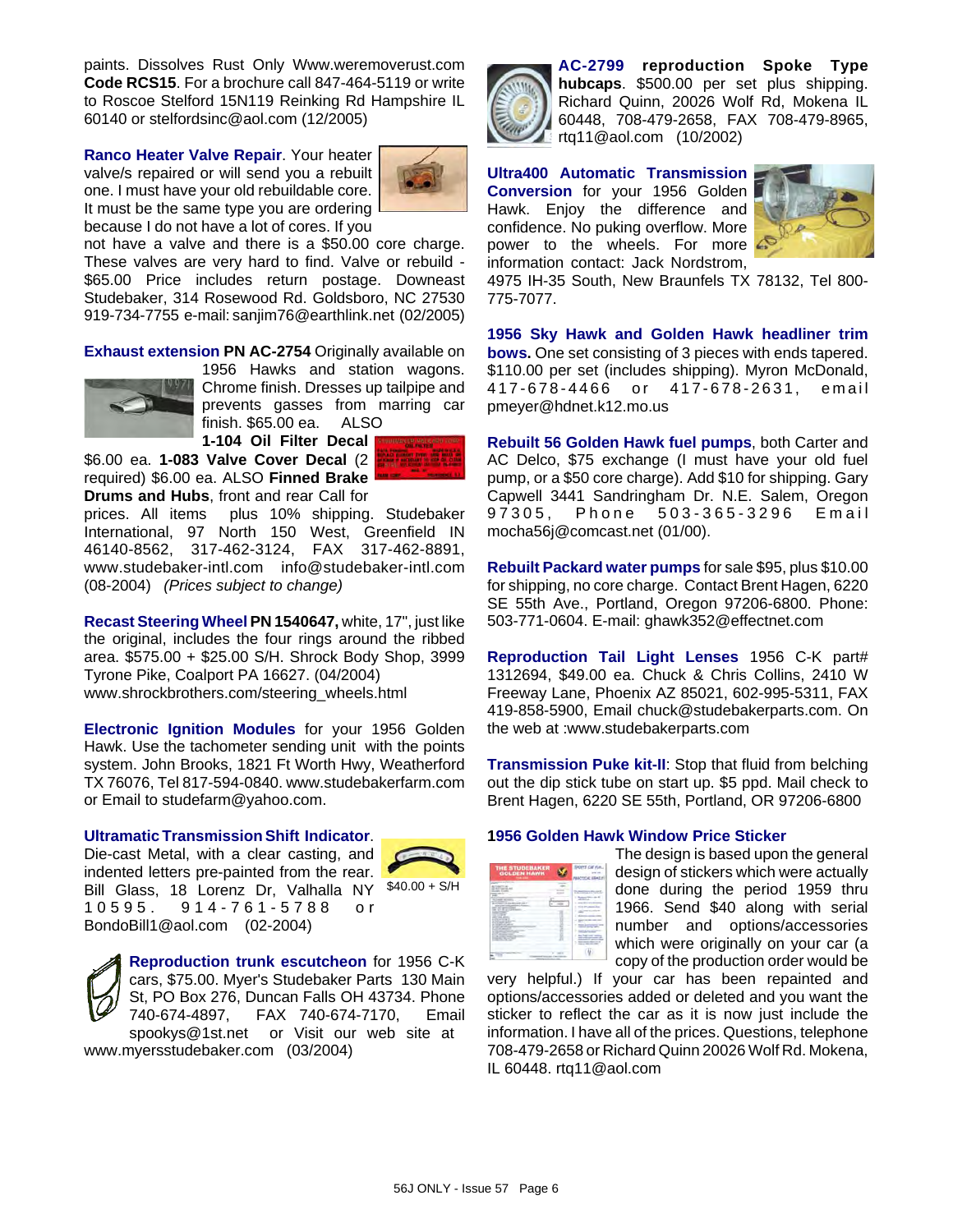# **Studebaker Vendors**

**www.StudebakerVendors.com** Just a "click" away from a host of vendors who can help you with your project. Most vendors have Email, and many have on-line shopping carts. Studebaker Vendors, your one stop shopping mall.

**Studebaker parts**, N.O.S. and excellent used parts. Phil's Studebaker, 11250 Harrison Rd., Osceola IN 46561, Ph 219-674-0084, email *Stude67@aol.com* See our web page at *www.studebakervendors.com/phils.htm*

**High Performance Reproduction** Parts & Accessories. Lionel Stone Studebaker, 4476 Matilija Avenue, Sherman Oaks CA 91423, 818-990-8916 phone/fax. *www.studebakervendors.com/lstone.htm*

**A Large Stock** of Studebaker parts from 1934 - 1966, plus locating services. Hours by appointment. Call anytime, especially early evenings and weekends. 25 years Studebaker parts experience, Joliet Studebaker Service, Robert Kapteyn (Sr.), 112 Bissel Street, Joliet, IL 60432, 815-722-7262, Internet: *rkapteyn@mcs.com*.

**Bondo Billy's merchandise web store** has T-shirts, sweat shirts, license plates, mugs, steins, mouse pads, etc. Silkscreen or custom printed with photographs & drawings. *www.bondobilly.com/store.html*

**New & Used** Studebaker & Packard parts. Mechanical, electrical, & trim, engine, transmission. Stephen Allen's Auto, PO Box 559 Newberry, FL 32669 352-472-9369. *www.mystudebaker.com*

**Stainless Steel Exhausts** available for 1956 Golden Hawks, standard size or 2-1/4" diameter. Stainless Steel OEM style mufflers for above systems, quiet or loud tone also available. Silvertone Exhaust Systems, 118 Culloden Rd., Ingersoll Ontario Canada N5C 3R1, D. Simmons 519-485-1966, Mon. - Fri. 9 a.m. - 8 p.m. EST. *www.studebakervendors.com/silverto.htm*

**Slick Street Stuff** for rods and customs. Control arms, ball joints, rack & pinion, tie rod ends, spindles, rack mount, sway bar w/brackets and bolts. Rene & Bonita Harger, Slick Street Stuff, 311 E. Anderson Ave., Knoxville TN 37917, 865-525-6025. *www.studebakervendors.com/slickstreet.htm*

### **56J Club Items** *All Proceeds Help Maintain the Register Items can be ordered on-line*

**1956 Studebaker Golden Hawk Parts Catalog.** 320 pages. Includes specifications, part numbers, illustrations, indexes, utility items, and accessory codes, and a list of service bulletins (add \$15.00 foreign S/H).



**1956 Studebaker Golden Hawk Authenticity Guide.** Documents most of the quirks with 30 color photos and all decals shown. The guide is divided into sections covering the engine, exterior, interior, trunk, paint and accessories (add \$13.00 foreign S/H)



#### **1956 Studebaker Passenger Car Manuals on**

**DVD+R.** Contains the files that are on all three is. CDs plus the 1955-58 Chassis Parts Manual, RESP 1953-58 Body Parts Manual, 1956-57 Shop Manual, and the 1958 Shop Manual Supplement **\$20.00**in PDF format, viewable with Adobe® Acrobat® Reader (included).



the Warner Overdrive Manual in PDF format, \$11.00 The Parts Catalog, Authenticity Guide, 1956 Car Owners Manual, 1956 Accessories Catalog, and viewable with Adobe® Acrobat® Reader (included).

#### **56J ONLY Newsletters on CD**

All the back issues, up to the current one, in PDF format, viewable with Adobe® Acrobat® Reader (included).



**Ba** 

\$11.00

#### **1956 Studebaker GH Production Orders on CD** The

complete set of all 4073 Production Orders for 1956 Golden Hawks, produced directly from our data base. PDF format, viewable with Adobe® Acrobat® Reader (included).

**Copy of the Original Production Order** for your car. Directly from microfilm, so only mistakes are those made by Studebaker. Send serial number. \$12.00

| <b>Jecals-Tags-Patch</b> $4-1/2$ " x $2-1/2$ " Can be |        |
|-------------------------------------------------------|--------|
| sewn or glued to a cap or shirt. Red on white         | \$3.50 |





| \$3.00. |
|---------|
| \$4.00. |
| \$3.00. |
| \$1.50. |
| \$3.00. |
|         |
|         |

All Items Are Available On-line at the 56j Store

#### *Make Checks Payable to Frank Ambrogio.*

56J ONLY - Issue 57 Page 7